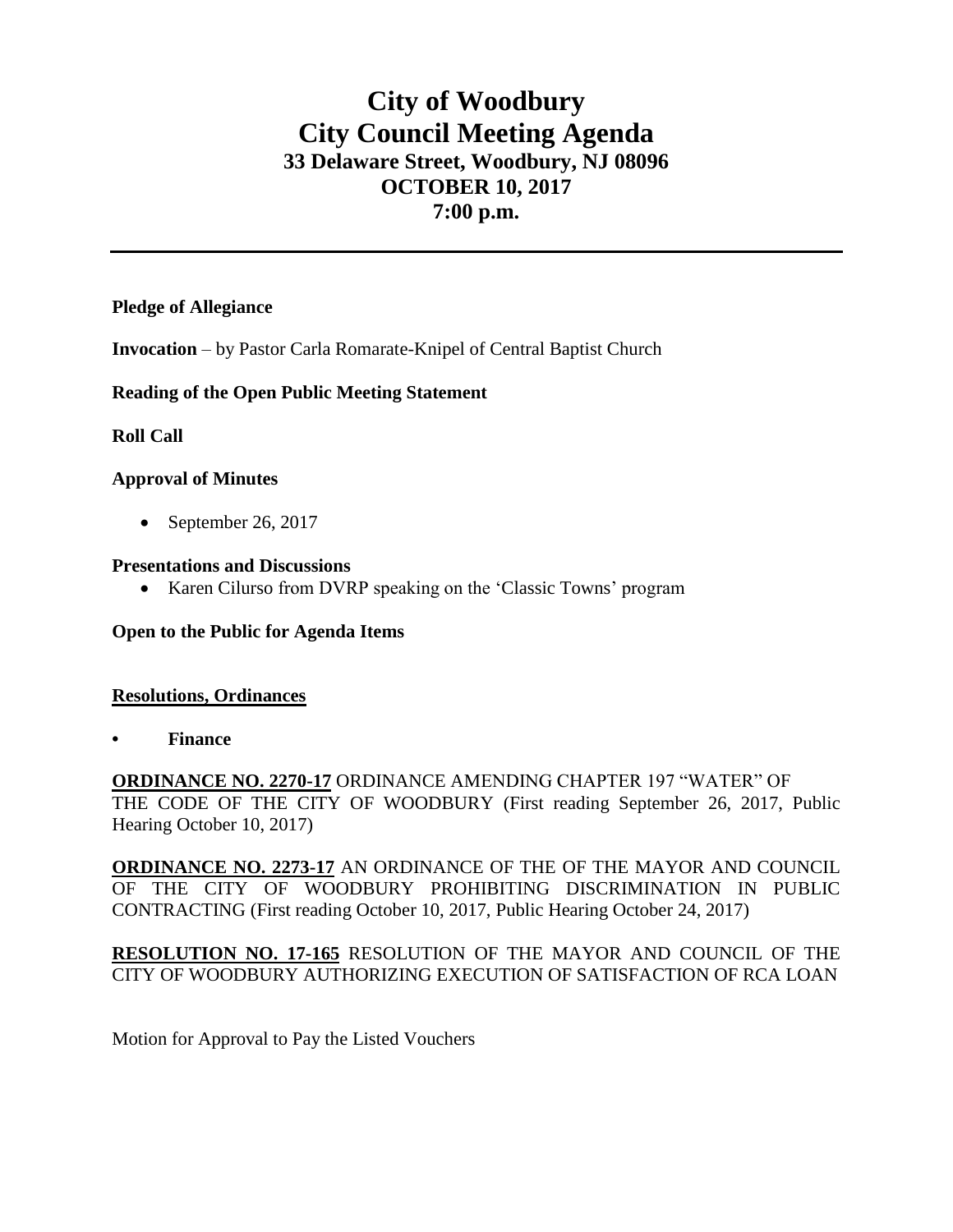## **• Economic Development**

**RESOLUTION NO. 17-164** - RESOLUTION OF THE MAYOR AND COUNCIL OF THE CITY OF WOODBURY, APPLYING TO BECOME A 'CLASSIC TOWN OF THE GREATER PHILADELHIA REGION' THROUGH THE DELAEARE VALLEY REGIONAL PLANNING COMMISSION'S (DVRPC) REGIONAL COMMUNITY MARKETING AND ASSITANCE PROGRAM

**• Personnel** 

**ORDINANCE NO. 2271-17** AN ORDINANCE OF THE MAYOR AND COUNCIL OF THE CITY OF WOODBURY ESTABLISHING A HUMAN RIGHTS COMMISSION (First reading October 10, 2017, Public Hearing October 24, 2017)

**ORDINANCE NO. 2272-17** AN ORDINANCE OF THE MAYOR AND COUNCIL OF THE CITY OF WOODBURY CREATING A CITYWIDE ANTI-DISCRIMINATION POLICY (First reading October 10, 2017, Public Hearing October 24, 2017)

**RESOLUTION #17-166** RESOLUTION OF THE MAYOR AND COUNCIL OF THE CITY OF WOODBURY APPOINTING SCOTT CAREW AS THE LGBTQ MUNICIPAL LIASION FOR THE CITY OF WOODBURY

## **• Public Works**

**RESOLUTION NO. 17-162 -** RESOLUTION TO APPROVE THE SUBMISSION OF A GRANT APPLICATION AND TO EXECUTE A GRANT AGREEMENT WITH THE NEW JERSEY DEPARTMENT OF TRANSPORTATION FOR THE FY2018 MUNICIPAL AID PROJECT HEREINAFTER KNOWN AS WEST CENTRE STREET MILLING & OVERLAY

**RESOLUTION NO. 17-163** RESOLUTION OF THE MAYOR AND COUNCIL OF THE CITY OF WOODBURY AUTHORIZING CITY ENGINEER TO ISSUE NOTICE TO BIDDERS REGARDING EMERGENCY GENERATOR FOR WELLS #1A AND #2A

## **Reports:**

- **Committee Reports**
- **Report of the Mayor**
- **Report of the City Clerk**
- **Department Announcements**

**Open to the Public**